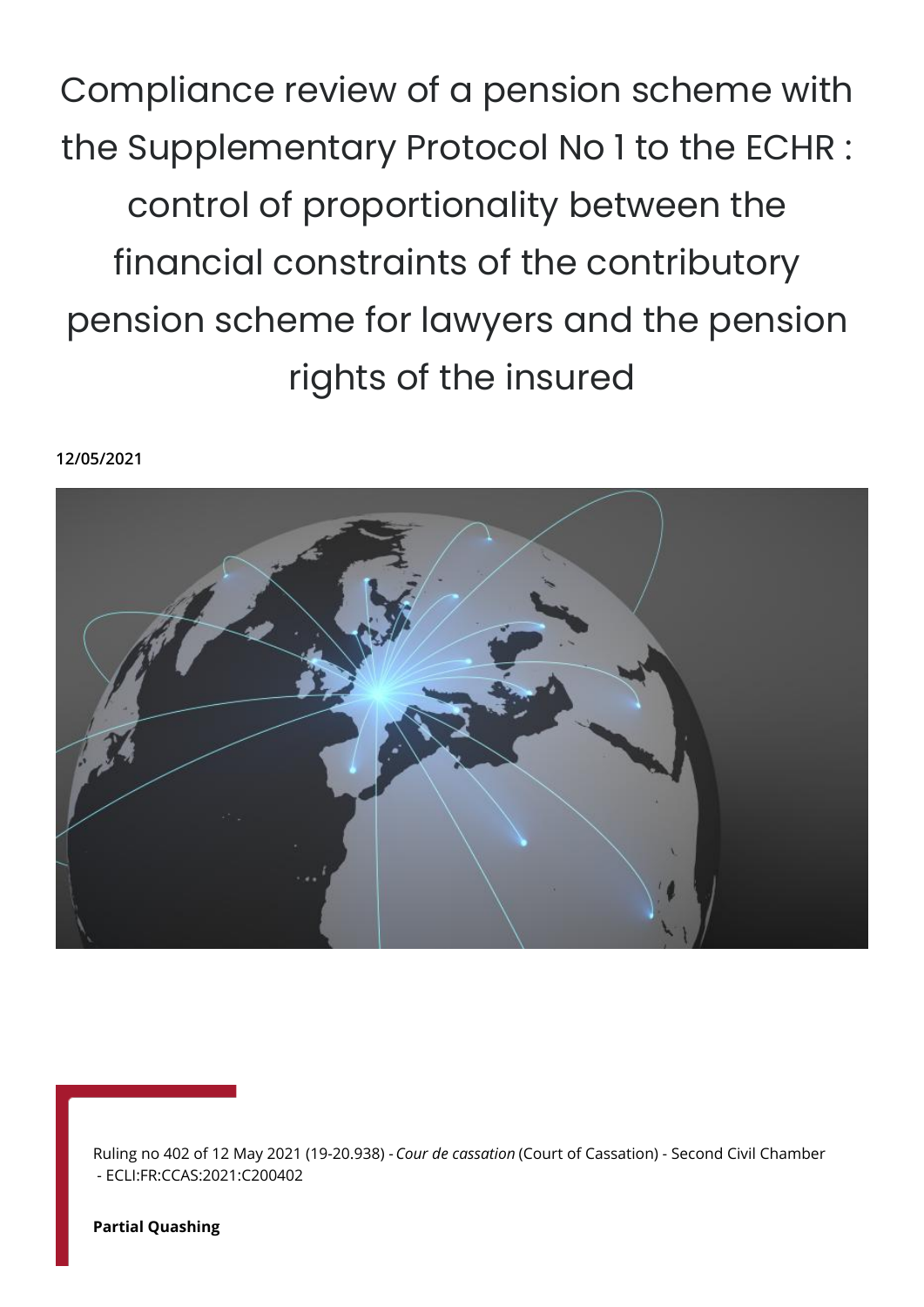Only the french version is authentic

## **Summary**

 Article 1 of Supplementary Protocol No 1 to the Convention for the Protection of Human Rights and Fundamental Freedoms provides , when a person is subject to compulsory membership of an essentially contributory pension scheme, there should be a reasonable relationship of proportionality expressing a fair balance between the funding requirements of the pension scheme in question and the individual pension rights of contributors.

 The so-called "clause de stage" in the basic pension scheme for lawyers, resulting from Articles L. 723-11 and R. 723-37, 3° of the Social Security Code, then applicable, provides that an insured person who has not paid sixty quarterly periods of contributions is entitled to a fraction of the allowance for older salaried workers on the basis of this period.

For an insured person who does not have sixty quarters of insurance contributions - a significant period in terms of the length of a professional career - the "clause de stage" only provides a fraction of the allowance for older salaried workers as payment. This is a clearly disproportionate amount with relation to the total contributions payable during the period in which the rights are constituted. Although the "clause de stage" contributes to the financial balance of the pension scheme concerned, it excessively infringes on the guaranteed fundamental right of the objective it pursues, and does not strike a fair balance between the interests involved.

## *Appellant(s): Mr [A][X]*

*Respondent(s): Caisse nationale des barreaux français (National fund for members of the French Bar)*

## Facts and procedure

1. According to the ruling under appeal (Paris, 13 June 2019), Mr [X] (the insured), who practised as a lawyer from 1975 to 1990, applied for the settlement of his retirement rights on 17 November 2015. On 18 March 2016, the Caisse nationale des barreaux français (the Caisse) issued him with a pension certificate granting him, as of 1 January 2016, under the basic pension scheme, the allowance for older salaried workers, fractioned to 58/60ths.

2. The insured person challenged the terms of payment of his pension and appealed to a tribunal de grande instance (Tribunal of First Instance).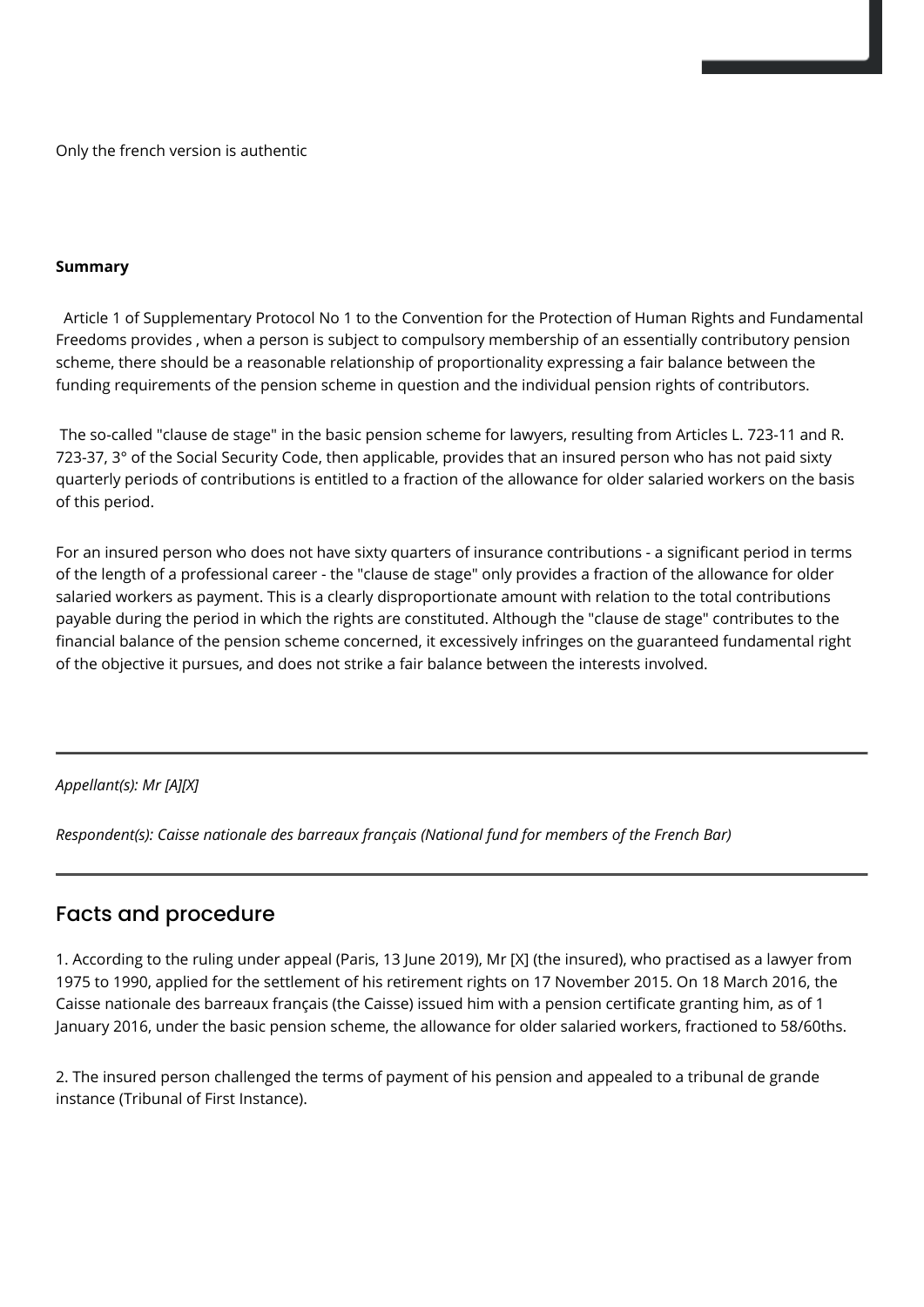## Reviewing plea raised by the Court of its own motion

3. After notice given to the parties in accordance with Article 1015 of the Civil Procedure Code, Article 620, paragraph 2 of the same Code shall be applied.

Considering Article 1 of Supplementary Protocol No 1 to the Convention for the Protection of Human Rights and Fundamental Freedoms, Articles L. 723-11 and R. 723-37, 3° of the Social Security Code, the latter two then applicable:

4. The first of these texts provides that when a person is subject to compulsory membership in an essentially contributory pension scheme, there should be a reasonable relationship of proportionality expressing a fair balance between the funding requirements of the pension scheme in question and the individual pension rights of contributors.

5. According to the second, an insured person subject to the pension scheme for lawyers who cannot justify sixty quarters of insurance contributions - a period set by the latter - is only entitled to a fraction of the allowance for older salaried workers on the basis of this period.

6. The individual right to a pension constitutes a substantial proprietary interest falling within the scope of Article 1 of Supplementary Protocol No 1 to the Convention for the Protection of Human Rights and Fundamental Freedoms.

7. The so-called "clause de stage" of the basic pension scheme for lawyers, described in paragraph 5, constitutes an interference with the property rights of insured persons who are members of the scheme, in that it affects the core pension rights, by depriving them of a retirement pension if they do not have the required period of insurance. This interference is contrary to the principles governing the organisation of compulsory basic pension schemes, which includes the lawyers' pension scheme. In particular, it is contrary to the contributory nature of the schemes set out in Article L. 111-2-1, II, paragraph 1 of the Social Security Code and to the rules on coordination between schemes for the benefit of insured persons who have been covered simultaneously or successively by several schemes during their career.

8. This interference is supported by legal and regulatory provisions of domestic law which are accessible, precise and foreseeable, and pursues an aim in the general interest insofar as it contributes to the financial balance of the pension scheme concerned.

9. However, for an insured person who does not have sixty quarters of insurance contributions - a significant period in terms of the length of a professional career - the "clause de stage" only provides a fraction of the allowance for older salaried workers as payment. This is a clearly disproportionate amount with relation to the total contributions payable during the period in which the rights are constituted. Although the "clause de stage" contributes to the financial balance of the pension scheme concerned, it excessively infringes the guaranteed fundamental right with respect to the purpose it pursues, and does not strike a fair balance between the interests involved. Consequently, the application of the above-mentioned Articles L. 723-11 and R. 723-37, 3° of the Social Security Code must be dismissed.

10. In order to reject the insured's claim, the ruling, based on these latter provisions, essentially held that the